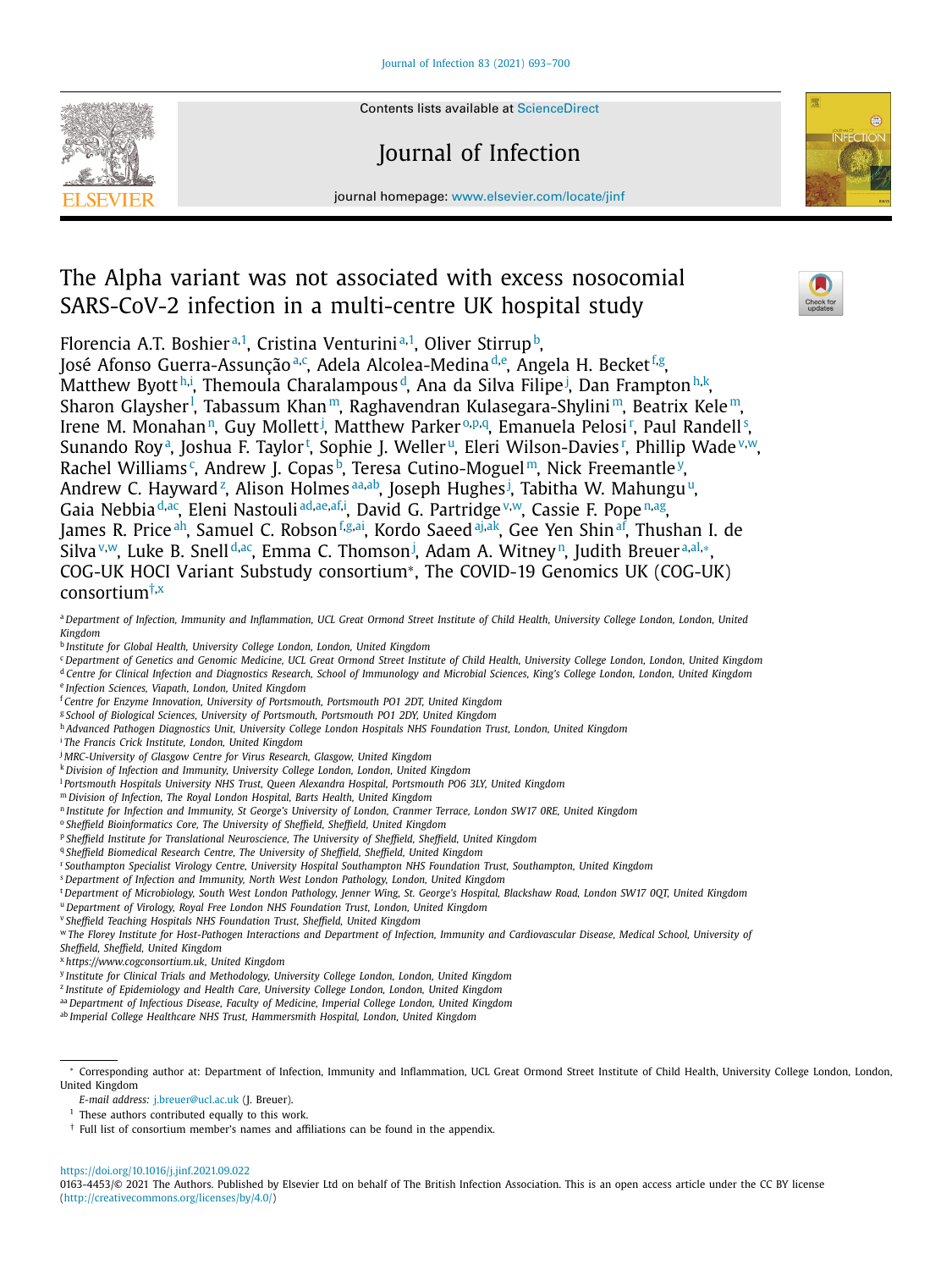<span id="page-1-0"></span>ac *Department of Infectious Diseases, Guy's and St Thomas' Hospital NHS Foundation Trust, London, United Kingdom*

ad *Great Ormond Street Institute of Child Health, University College London, London, United Kingdom*

- ae *Advanced Pathogen Diagnostics Unit, University College London Hospitals NHS Foundation Trust, London, United Kingdom*
- af *Department of Clinical Virology, University College London Hospitals NHS Foundation Trust, London, United Kingdom*
- as Infection Care Group, St George's University Hospitals NHS Foundation Trust, Blackshaw Road, London SW17 0QT, United Kingdom

ah *Imperial College Healthcare NHS Trust, London, United Kingdom*

- ai *School of Pharmacy and Biomedical Sciences, University of Portsmouth, Portsmouth PO1 2DT, United Kingdom*
- aj *Department of Infection, University Hospital Southampton NHS Foundation Trust, Tremona Road, Southampton, United Kingdom*
- ak Faculty of Medicine, Clinical and Experimental Sciences, University of Southampton, Tremona Road, Southampton, United Kingdom
- al *Department of Microbiology, Great Ormond Street Hospital for Children NHS Foundation Trust, London, United Kingdom*

#### a r t i c l e i n f o

*Article history:* Accepted 12 September 2021 Available online 2 October 2021

*Keywords:* COVID-19 Transmissibility Nosocomial outbreaks Lineage B.1.1.7 Alpha variant SARS-CoV-2 Variants of concern

# s u m m a r y

*Objectives:* Recently emerging SARS-CoV-2 variants have been associated with an increased rate of transmission within the community. We sought to determine whether this also resulted in increased transmission within hospitals.

*Methods:* We collected viral sequences and epidemiological data of patients with community and healthcare associated SARS-CoV-2 infections, sampled from 16th November 2020 to 10th January 2021, from nine hospitals participating in the COG-UK HOCI study. Outbreaks were identified using ward information, lineage and pairwise genetic differences between viral sequences.

*Results:* Mixed effects logistic regression analysis of 4184 sequences showed healthcare-acquired infections were no more likely to be identified as the Alpha variant than community acquired infections. Nosocomial outbreaks were investigated based on overlapping ward stay and SARS-CoV-2 genome sequence similarity. There was no significant difference in the number of patients involved in outbreaks caused by the Alpha variant compared to outbreaks caused by other lineages.

*Conclusions:* We find no evidence to support it causing more nosocomial transmission than previous lineages. This suggests that the stringent infection prevention measures already in place in UK hospitals contained the spread of the Alpha variant as effectively as other less transmissible lineages, providing reassurance of their efficacy against emerging variants of concern.

© 2021 The Authors. Published by Elsevier Ltd on behalf of The British Infection Association. This is an open access article under the CC BY license [\(http://creativecommons.org/licenses/by/4.0/\)](http://creativecommons.org/licenses/by/4.0/)

## **Introduction**

At least four severe acute respiratory syndrome coronavirus 2 (SARS-CoV-2) lineages which resulted in strain replacement have been documented in the UK. For two of these, the Alpha variant (lineage B.1.1.7), and the Delta variant (lineage B.1.617.2), increased spread has been associated with increased variant transmissibility. The Alpha variant, which originated in the UK, was estimated to be up to 70% more transmissible than previously B.1 circulating variants and by March 2021 accounted for over 86% of cases in the UK. $1-4$  The more recently emerged Delta variant is thought to be 40-60% more transmissible than the Alpha variant, and as of June 2021 replaced the latter as the most dominant variant in the UK.<sup>[5,6](#page-6-0)</sup> Both variants possess distinct mutations associated with increased transmissibility and antibody escape which might help explain their rise. $3,7-10$ 

All SARS CoV-2 variants are associated with nosocomial transmission. For example, during the March-April 2020 peak of the COVID-19 outbreak it was estimated that up to 15% of inpatient cases were acquired in a healthcare setting.<sup>[11–14](#page-6-0)</sup> With the recognition of highly transmissible variants, consideration has been given as to whether more stringent control measures would be needed to prevent increased spread in healthcare settings. [15,16](#page-6-0)

This study aimed to determine if the reported increased community transmissibility of the Alpha variant is replicated in hospitals. To address this, we identified nosocomial outbreaks using data from the COVID-19 Genomics UK Consortium (COG-UK) Hospital Onset COVID-19 Infection (HOCI) study, which collected epidemiological information and viral sequences from healthcare/hospital acquired COVID-19 infections during the winter of 2020-21.

#### **Methods**

# *Sequence and patient meta-data*

Data were collected as part of the COG-UK HOCI variant substudy from nine NHS hospitals across the UK, six of which were within London. The first SARS-CoV-2 positive sample from all inpatients, outpatient, A&E patients and healthcare workers (HCW), tested by hospital laboratories between 16th November 2020 and 10th January 2021, were sequenced. In addition metadata were collected on patient age, sex (f/m/other/unknown), date of hospital admission and ward location. Ethical approval for the HOCI study was provided by REC 20/EE/0118. Additional clinical details and comorbidities for this dataset are available elsewhere. $17$ 

Inpatients were classified into 3 groups: (i) patients admitted with SARS-CoV-2 (community-acquired infections, CAIs), (ii) those without symptoms of COVID 19 on admission, testing negative upon admission but testing positive between 3-7 days following admission (indeterminate healthcare-associated infections, HCAIs) and (iii) those without symptoms of COVID-19 on admission with a positive test <sup>&</sup>gt;=<sup>8</sup> days post-admission (probable/definite HCAIs).[18](#page-6-0) Sequence data were also available for patients who presented to hospital but were not admitted, hospital outpatients and healthcare workers. The non-inpatients groups are included in the evaluation of Alpha variant prevalence only.

### *SARS-CoV-2 sequencing*

Samples were sequenced by Oxford Nanopore Technologies (ONT)-based or Illumina-based methods as part of the COG-UK consortium.[19](#page-6-0) To maximise success 3 of 9 labs sequenced only those samples with qPCR cycle thresholds (Ct) values of  $\leq 32$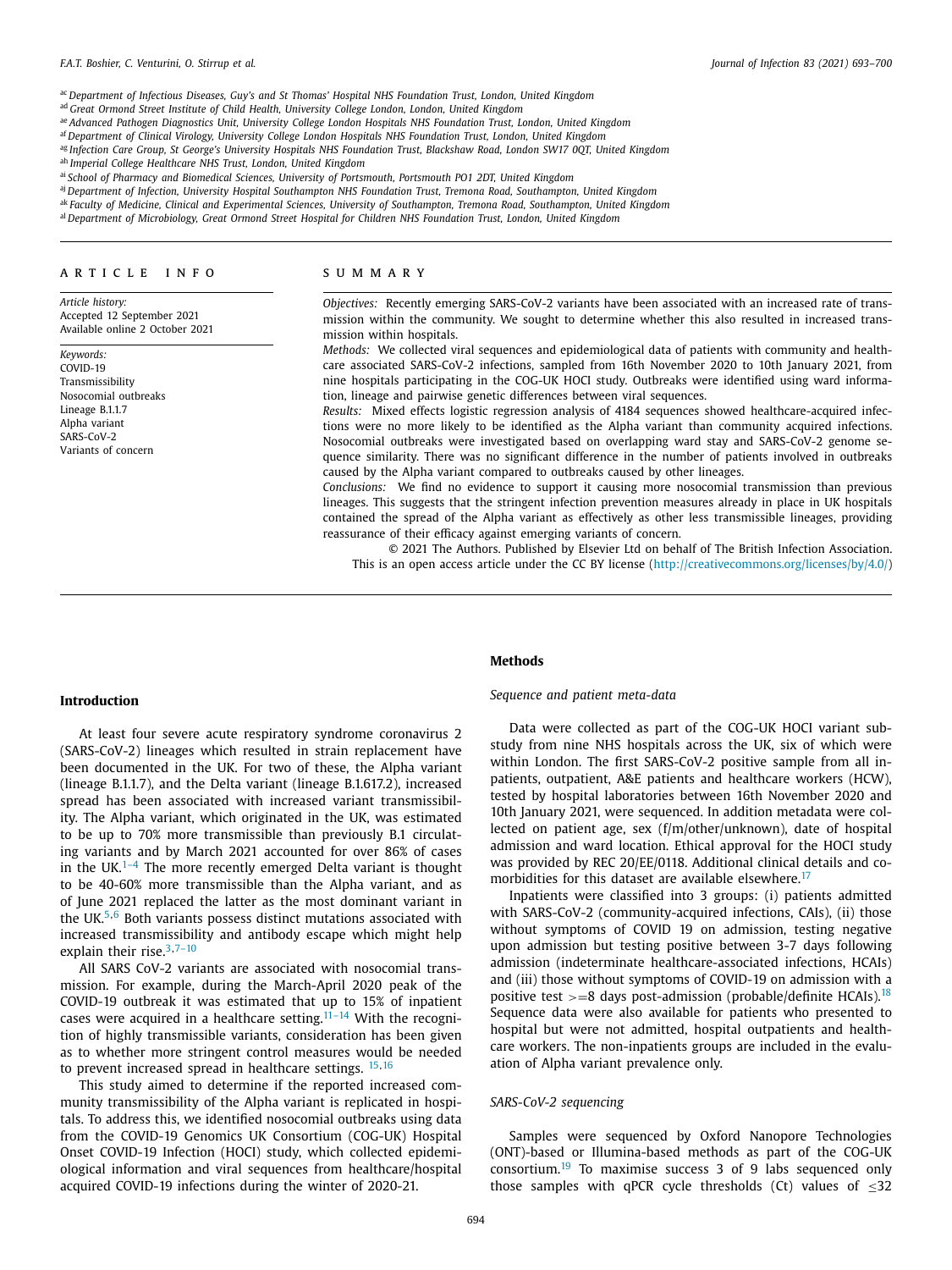or equivalent, corresponding to 54% of samples (2268/4184). Sequences were assigned to lineages using COG-UK Pangolin (date [20](#page-6-0)21-04-14).<sup>20</sup> The GISAID and/or ENA accession number of 3589 sequences which are publicly available are in supplementary Table 1.

# *Prevalence in community testing (Pillar 2) from COG-UK*

The number of samples in the COG-UK dataset collected between 16th November 2020 and 10th January 2021 from community areas, local to participating hospitals (i.e. shared adm2 designation), was tallied by week. $21$ 

# *Statistical analysis*

Differences between patient groups in the prevalence of the Alpha variant among positive samples were evaluated using mixed effects logistic regression.<sup>[22](#page-6-0)</sup> CAI or HCAI, sex, age and sample week were included as predictive variables. Parameters for sample weeks were fitted separately for London sites compared with other sites grouped, and random intercept terms were included for each hospital and for weekly periods nested within hospitals. This analysis was also repeated including only the London sites.

Outbreak analyses were conducted using sequences with greater than 90% coverage across the SARS-CoV-2 genome (1043 sequences). Sequence diversity was measured by pairwise distance, defined as the number of single nucleotide polymorphisms (SNPs) differences between two sequences (excluding Ns), calculated in the R 'ape' package.<sup>[23](#page-6-0)</sup> The summary results were then grouped by lineage. To determine whether sequences were part of a nosocomial outbreak, we only focused on probable/definite HCAIs diagnosed ≥8 days post-admission. Cases occurring on the same wards (excluding known COVID-19 wards), with a pairwise distance of 0 (i.e. identical sequences) and within a time window of  $\leqslant$  7 days were considered linked and part of the same outbreak. We also included, as independent outbreaks, all samples not linked to any other (i.e. one unlinked sample irrespective of time and location will count as an outbreak of size 1). As these patients all acquired the infection in hospital, they are likely to represent nosocomial transmission (for example from other patients or HCWs whose virus was not sequenced or did not achieve adequate coverage).

All analyses were conducted in R version 4.0.2, using tidyverse collection of packages and other statistical packages such as  $Ime4<sub>1</sub><sup>22</sup>$  $Ime4<sub>1</sub><sup>22</sup>$  $Ime4<sub>1</sub><sup>22</sup>$  jtools<sup>[24](#page-6-0)</sup> and rcompanion.<sup>[25](#page-6-0)</sup> All plots were generated using ggplot2.[26](#page-6-0)

# **Results**

## *Study dataset*

Between November 16th 2020 and January 10th 2021 SARS-CoV-2 RNA positive upper respiratory tract samples from 4184 subjects were successfully sequenced, including 2455 inpatients, 450 outpatients, 1166 HCWs and 113 (4.4 %) with unknown status. Of the inpatients, 1666 (64.9 %) were hospitalised with communityacquired infection, 215 (8.4 %) with indeterminate HCAI and 574 (22.4 %) with probable/definite HCAI, [\(Table](#page-3-0) 1). In total, 2058 samples were the Alpha variant, 4 samples were the Beta variant (lineage B.1.351) and 2122 were of lineages not designated variants of concern.The two most prominent lineages across the dataset were B.1.1.7 (the Alpha variant) and B.1.177. This was also true when restricting to HCAI samples alone (Supplementary Fig. 1).

Data from laboratories not using Ct or equivalent thresholds confirmed that the proportions of the Alpha variant and non-Alpha variant viruses did not differ in samples with  $Ct$  values  $\leq$  = 32 (Supplementary Fig. 2, Chi-square test  $p=0.16$ ).

# *Prevalence of the Alpha variant*

The prevalence of the Alpha variant was highest in London and Hampshire (South of England), but substantially increased at all sites over the study period [\(Fig.](#page-4-0) 1). On mixed effects logistic regression analysis of the Alpha variant, using 4165 samples with complete metadata, samples from HCWs (OR 0.78, 95 CI% 0.60 to 1.01), indeterminate HCAIs (OR 0.45, 95 CI% 0.30 to 0.70) or probable/definite HCAI (0.45, 0.34 to 0.59) were less likely to be identified as the Alpha variant compared to CAIs than non-Alpha variant. Suggesting that the proportion of hospital-acquired infections due to the Alpha variant was lower in any given week than the proportion among those presenting to hospital with community-acquired infection. However, changes in the frequency of the Alpha variant in CAIs correlated with those in HCAIs on a regional basis (Pearson's correlation coefficient in London 0.90, 95% CI: 0.54-0.98, pvalue<0.01, outside London 0.88, 95% CI 0.45-0.98, p-value<0.05) (Supplementary Fig. 3a). This relationship was confirmed also between HCAIs and community data from the general population (Pillar2, Supplementary Fig. 3b). Following the rapid growth of the Alpha variant within the community and hospitals, we observed a decrease of other lineages. In particular, B.1.177, which was the dominant strain in Europe before November  $2020$ ,  $27,28$  showed a correlation between CAIs and HCAIs (overall correlation 0.85) and an opposite trend to the Alpha variant with frequencies decreasing overtime (Supplementary Fig. 4).

# *Pairwise distance in HCAI*

To help define outbreaks within hospitals, we used the sequence diversity within outbreaks involving patients with defined probable/definite HCAIs. We first compared the genetic distance among the Alpha variant sequences and separately among non-Alpha variant sequences of the same lineage. We found the mean pairwise distance (measured as number of SNPs difference) was lower between the Alpha variant samples than between samples from other lineages (mean=6.75 SNPs (95% CI 6.74-6.78) vs mean=8.01 SNPs (95% CI 7.95–8.07), Mann-Whitney U test p  $<$ 0.05, Supplementary Fig. 5). We next considered only viruses from patients who had very likely acquired their infection in hospital (i.e. probable/definite HCAIs). Excluding wards that were used for cohorting COVID-19 patients, the mean pairwise distance between sequences from patients on the same ward was higher for the Alpha variant acquired in hospital than for non-Alpha (mean=1.95 SNPs (95% CI 1.64-2.27) vs mean = 0.71 SNPS (95% CI 0.635-0.78). Mann-Whitney U test  $p \le 0.05$ ). However, for both the Alpha variant and non-Alpha variants the pairwise distance between samples in the same ward was low.

# *Outbreaks*

Given the low diversity observed within wards, and in agreement with previous studies,  $14$  a stringent definition was applied to define linked infections. Samples were considered linked, and part of the same outbreak, when the the sequences were completely identical and occurred on the same ward within a period of 7 days. Outbreaks of size one, corresponding to samples not linked to any other sample, were allowed. The 7 day threshold is consistent with evidence that most people become symptomatic 7 days after exposure. $29,30$  This choice was also inline with previous transmission studies.<sup>[16](#page-6-0)</sup> The impact of allowing for multi-ward outbreaks and varying the time period and the pairwise SNP differences defining an outbreak was tested in a sensitivity analysis.

Ward data was available for a total of 497 probable/definite HCAI patients. A total of 83 outbreaks were identified (by the above definition) caused by any lineage across all hospitals, 19 of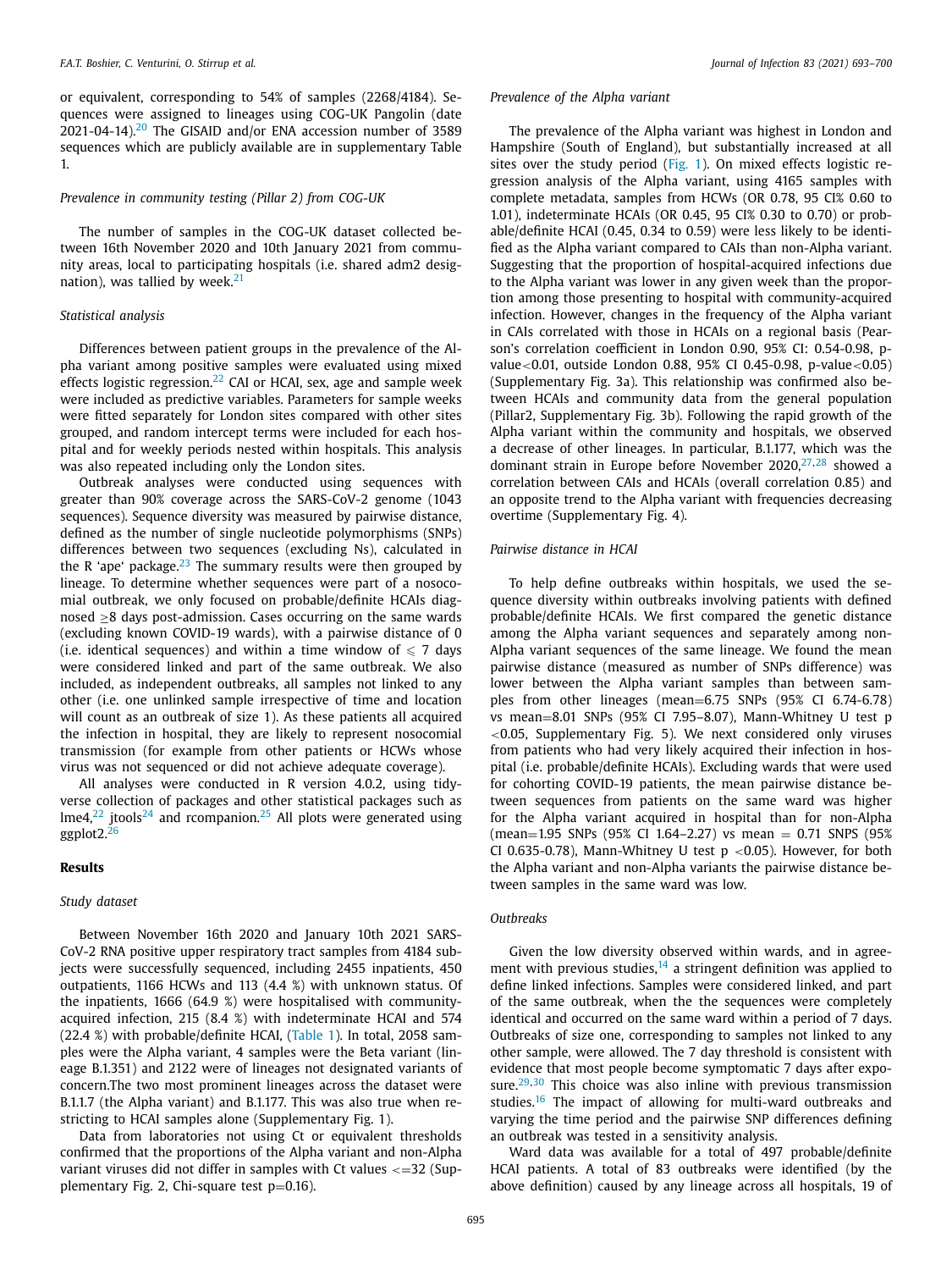<span id="page-3-0"></span>

|--|--|

Proportion of SARS-CoV-2 due to the Alpha variant for all sequenced samples.

|                                     | Alpha variant $(n=2058)$ | Non-Alpha variant $(n=2126)$ | Total $(n=4184)$ |
|-------------------------------------|--------------------------|------------------------------|------------------|
| Age [mean (sd)]                     |                          |                              |                  |
|                                     | 53.4 (21.8)              | 58 (22.6)                    | 55.7 (22.3)      |
| Missing                             | $\Omega$                 | 1                            | 1                |
| <b>Sex</b>                          |                          |                              |                  |
| Female                              | 1109 (48.6)              | 1175 (51.4)                  | 2,284 (100.0)    |
| Male                                | 938 (49.8)               | 944 (50.2)                   | 1,882 (100.0)    |
| Missing                             | 11                       | 7                            | 18               |
| <b>Week starting:</b>               |                          |                              |                  |
| 16/11/2020                          | 22(8.5)                  | 238 (91.5)                   | 260 (100.0)      |
| 23/11/2020                          | 50 (15.0)                | 284 (85.0)                   | 334 (100.0)      |
| 30/11/2020                          | 83 (20.4)                | 324 (79.6)                   | 407 (100.0)      |
| 07/12/2020                          | 128 (30.0)               | 299 (70.0)                   | 427 (100.0)      |
| 14/12/2020                          | 312 (45.7)               | 370 (54.3)                   | 682 (100.0)      |
| 21/12/2020                          | 411 (57.2)               | 307 (42.8)                   | 718 (100.0)      |
| 28/12/2020                          | 648 (75.2)               | 214 (24.8)                   | 862 (100.0)      |
| 04/01/2021                          | 404 (81.8)               | 90 (18.2)                    | 494 (100.0)      |
| <b>Patient Class</b>                |                          |                              |                  |
| Outpatients                         | 250(55.6)                | 200 (44.4)                   | 450 (100.0)      |
| Any HCW                             | 559 (47.9)               | 607 (52.1)                   | 1,166 (100.0)    |
| Inpatients                          | 1182 (48.1)              | 1273 (51.9)                  | 2,455 (100.0)    |
| $CAI^*$                             | 926 (55.6)               | 740 (44.4)                   | 1,666 (100.0)    |
| Indeterminate HCAI <sup>†</sup>     | 56(26.0)                 | 159 (74.0)                   | 215 (100.0)      |
| Probable/definite HCAI <sup>‡</sup> | 200 (34.8)               | 374 (65.2)                   | 574 (100.0)      |
| Unknown category                    | 67 (59.3)                | 46 (40.7)                    | 113 (100.0)      |
| Region                              |                          |                              |                  |
| Glasgow                             | 91(31.6)                 | 197 (68.4)                   | 288 (100.0)      |
| Hampshire                           | 288 (66.2)               | 147 (33.8)                   | 435 (100.0)      |
| London                              | 1480 (65.6)              | 775 (34.4)                   | 2,255 (100.0)    |
| South Yorkshire                     | 199 (16.5)               | 1007 (83.5)                  | 1,206 (100.0)    |

 $∗$  Diagnosed at or  $≤$ 2 days from admission. † Diagnosed 3-7 days from admission.

‡ Diagnosed <sup>≥</sup><sup>8</sup> days from admission. CAI, community-acquired infection; HCAI, healthcare-associated infection; HCW, healthcare worker.

which were caused by the Alpha variant. Outbreaks caused by the Alpha variant in hospitals increased with time, associated with the changing prevalence of the Alpha variant within the community [\(Fig.](#page-4-0) 2). In contrast outbreaks due to other lineages decreased in line with reduced circulation of those lineages in the community. Whilst this trend is observed both within and outside London, the dominance of the Alpha variant outbreaks occurs earlier within London, reflecting the earlier rise in the community.

The sizes of outbreak clusters within hospitals caused by the Alpha variant and by other lineages were compared. The total number of probable/definite HCAI patients in a single outbreak ranged from 1 to 11. There was no significant difference in the number of patients involved in outbreaks caused by the Alpha variant compared to outbreaks caused by other lineages (global Kruskal-Wallis p-value=0.27, pairwise comparisons non-significant, [Fig.](#page-5-0) 3). The mean size for the Alpha variant outbreaks was 2.22 in London (95% CI 1.22–3.22) and 3.30 in other locations (95% CI 1.39–5.21). Outbreaks of non-B.1.1.7 lineages had a mean size of 3.72 and 2.78 in London and outside respectively (95% CI 2.32–5.13 in London and 95% CI 2.08–3.49 outside). These conclusions were unchanged, by the sensitivity analyses (Supplementary Fig. 6).

# **Discussion**

Nosocomial transmission continues to present a major challenge to the control of SARS-CoV-2 infection. Overall SARS-CoV-2 acquired in hospitals is estimated to have accounted for up to 20% COVID-19 inpatient cases during the first wave. $31$  Recent data from Scotland suggest that up to 36% of severe COVID-19 is associated with recent exposure in hospital (from 1 March 2020 to 28 January  $2021$ ).<sup>[32](#page-6-0)</sup> This is in line with the proportions identified in our data, with 22.4% of inpatients having probable/definite HCAI and 8.4% having indeterminate HCAI across all sites. The emergence of new variants with evidence of greater transmissibility in the community presents a potentially increased threat of nosocomial transmission leading to calls for better protection for staff and patients.[15](#page-6-0)

Using detailed metadata on community and healthcareacquired infections from 2455 inpatients in 9 hospitals across the UK linked to genomic data sequenced during the winter of 20/21 as part of COG-UK HOCI study, logistic regression analysis showed that having a healthcare-acquired infection was predictive of non-Alpha variants. This implies that the Alpha variant was not spreading faster within hospitals than in the community [\(Table](#page-5-0) 2). This finding was despite a rise in numbers of COVID-19 cases among both inpatients and the community, with an increasing proportion caused by the Alpha variant [\(Fig.](#page-4-0) 1). As has been previously reported, the total numbers of HCAIs were closely correlated with the rising numbers of cases in the community and the increase in HCAI infections caused by the Alpha variant also correlated with increasing prevalence of the Alpha variant overall. $^{29}$  $^{29}$  $^{29}$ 

We made use of the genomic data and detailed information on hospital acquired infections to better identify and quantify linked hospital infections. The definition of an outbreak was considered carefully. Previous outbreak data suggest that the mutation rate of SARS-CoV-2 is low, with an average of less than one fixed mutation occurring for each transmission.<sup>[33](#page-7-0)</sup> Nonetheless, up to 2 single nucleotide differences have been described in viruses that are known to be part of a single nosocomial outbreak.<sup>[34](#page-7-0)</sup> In our data, we noted very little genetic diversity across the Alpha variant (Supplementary Fig. 5), reflecting the rapid expansion and selective sweep that occurred as the variant rapidly spread. We therefore chose a stringent definition of linked infections, requiring identical sequences and included only patients with a high likelihood of having acquired their infection in hospital (i.e. probable or definite hospital onset SARS-CoV-2 infection). We also restricted putatively linked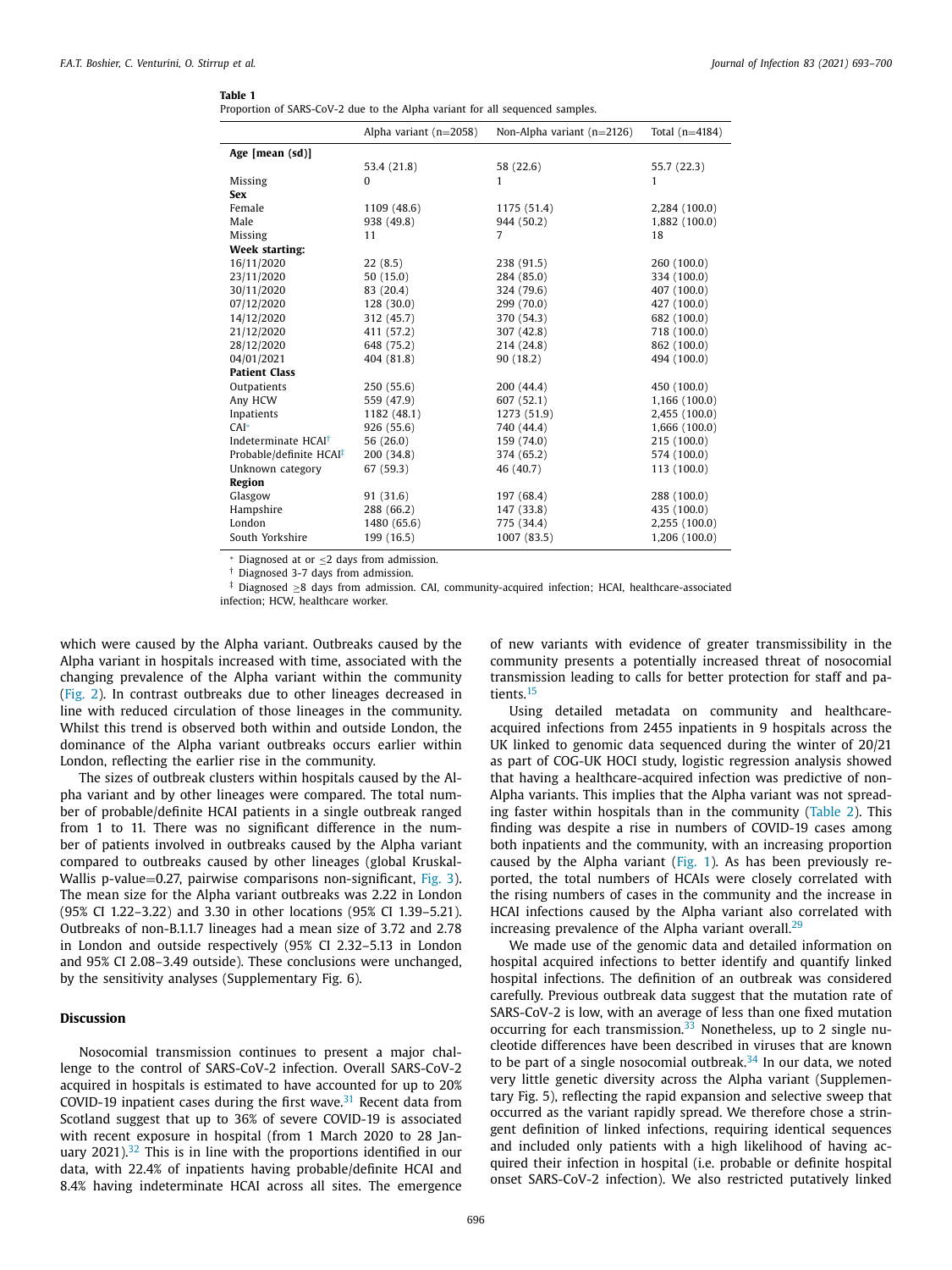<span id="page-4-0"></span>

**Fig. 1.** Prevalence over time of the Alpha variant in hospitalized patients, healthcare workers (HCWs) and community samples (Pillar 2 data as described in methods) from different geographical regions in the UK. Hospitalized patients are displayed according to community-acquired infection (CAI) (diagnosed at or ≤2 days from admission) or healthcare-associated infection (HCAI) (diagnosed ≥3 days from admission).



**Fig. 2.** Barplot showing number of HOCI patients involved in outbreaks by week and location, coloured by variant (Alpha vs non-Alpha). Line-chart represents the number of CAI (community-acquired infections, including inpatients, outpatient, A&E patients and healthcare workers) overtime coloured by variant (Alpha variant presence/absence).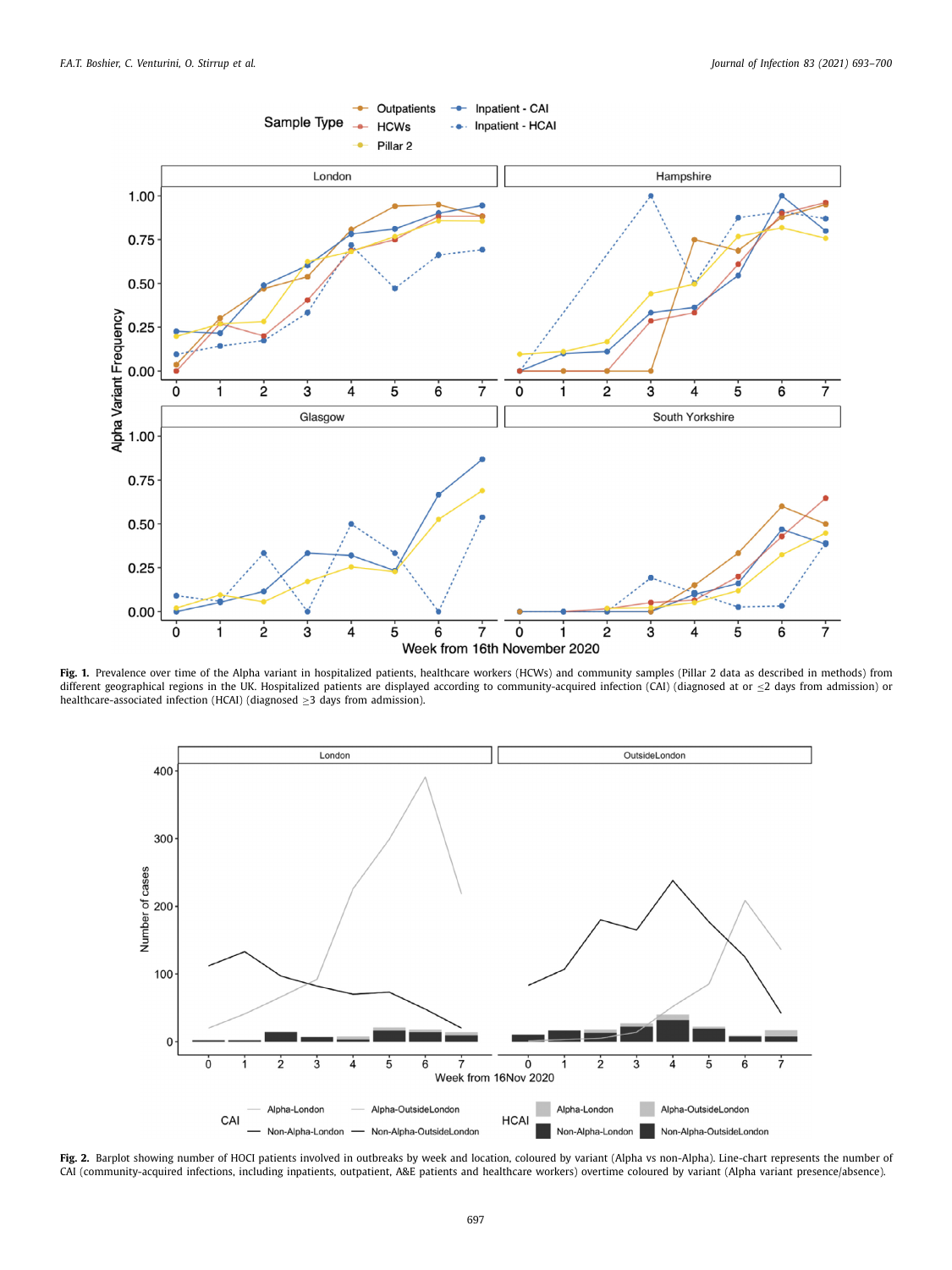<span id="page-5-0"></span>

**Fig. 3.** Violin plot showing the size of outbreaks in hospital-onset COVID-19 infection patients for four categories: outbreaks caused by the Alpha variant in London and other locations and outbreaks caused by other lineages in London and outside London. Colour represents lineages: in lighter grey the Alpha variant and in black non-Alpha variant. Non-parametric global Kruskal-Wallis p-value=0.27, pairwise comparisons (Mann-Whitney) non-significant. The number below each violin shows the number of clusters/outbreaks for that category.

#### **Table 2**

Multivariable mixed effects logistic regression for prediction of being infected with the Alpha variant among positive samples sequenced by hospital labs.

|                                     | All samples         |                       | London sites only   |         |
|-------------------------------------|---------------------|-----------------------|---------------------|---------|
|                                     | OR (95% CI)         | p-value               | OR (95% CI)         | p-value |
| Age                                 |                     | 0.03                  |                     | 0.09    |
|                                     | $0.99(0.99 - 1.00)$ |                       | $1.00(0.99 - 1.00)$ |         |
| <b>Sex</b>                          |                     | 0.51                  |                     | 0.43    |
| Female                              | Reference           |                       | Reference           |         |
| Male                                | $0.95(0.80 - 1.12)$ |                       | $0.92(0.74 - 1.14)$ |         |
| <b>Patient class</b>                |                     | ${<}0.001$            |                     | < 0.001 |
| Inpatient $(CAI)^{\dagger}$         | Reference           |                       | Reference           |         |
| A&E attendee                        | $1.35(0.87 - 2.09)$ |                       | $1.25(0.76-2.05)$   |         |
| Outpatient                          | $0.86(0.58 - 1.26)$ |                       | $0.78(0.47 - 1.32)$ |         |
| Any HCW                             | $0.78(0.60 - 1.01)$ |                       | $0.67(0.48-0.93)$   |         |
| Indeterminate HCAI <sup>‡</sup>     | $0.45(0.30 - 0.70)$ |                       | $0.33(0.19-0.58)$   |         |
| Probable/definite HCAI <sup>‡</sup> | $0.45(0.34 - 0.59)$ |                       | $0.29(0.20-0.41)$   |         |
| Unknown                             | $2.46(1.41 - 4.30)$ |                       | 3.19 (1.28-7.92)    |         |
| <b>Week starting:</b>               | Mean Prop. London#  | Mean Prop. Elsewhere# | Mean Prop.#         |         |
| 16/11/2020                          | $0.14(0.09 - 0.21)$ | $0.02(0 - 0.07)$      | $0.08(0.06 - 0.13)$ |         |
| 23/11/2020                          | $0.23(0.17-0.30)$   | $0.03(0.01 - 0.08)$   | $0.15(0.11 - 0.19)$ |         |
| 30/11/2020                          | $0.36(0.30 - 0.44)$ | $0.05(0.03 - 0.09)$   | $0.20(0.17 - 0.25)$ |         |
| 07/12/2020                          | $0.50(0.43 - 0.57)$ | $0.10(0.07 - 0.15)$   | $0.30(0.26 - 0.35)$ |         |
| 14/12/2020                          | $0.76(0.67 - 0.81)$ | $0.18(0.14 - 0.22)$   | $0.46(0.42 - 0.50)$ |         |
| 21/12/2020                          | $0.77(0.72 - 0.81)$ | $0.30(0.25 - 0.36)$   | $0.57(0.53 - 0.60)$ |         |
| 28/12/2020                          | $0.86(0.83 - 0.89)$ | $0.60(0.55 - 0.65)$   | $0.75(0.72 - 0.78)$ |         |
| 04/01/2021                          | $0.88(0.84 - 0.92)$ | $0.74(0.67 - 0.79)$   | $0.82(0.78 - 0.84)$ |         |
| $\overline{a}$ $\overline{a}$       |                     |                       |                     |         |

† Diagnosed at or ≤2 days from admission.<br>‡ Diagnosed 3-7 days from admission. Diagnosed >8 days from admission. #Estimate of proportion infected with the Alpha variant from model for a 55-year-old male inpatient admitted with COVID-19. CAI, community-acquired infection; HCAI, healthcare-associated infection; HCW, healthcare worker; OR, odds ratio.

cases to those on the same ward and within a time window of 7 days to further increase the specificity of outbreak definition. Within these constraints, the genomic data failed to identify a difference between the size of outbreaks occurring on wards between the Alpha variant and previously circulating lineages.

However, the outbreak definition implemented in our primary analysis is rather stringent. First, as we lack complete records of patients movement, we potentially exclude linked cases in different wards, for example patients who were infected by the same health-care worker or patients who moved before/after diagnosis. Second, our choice of a 7 days window is rather conservative, considering that estimates of the incubation period vary with some outbreak studies opting for a larger period of  $14$  days.<sup>[29](#page-6-0)</sup> Third, using only identical sequences we could bias against lineages with smaller diversity. To assess the impact of our parameters' choice and the robustness of our results, we carried out a sensitivity analysis varying our parameters to link cases. Allowing for multi-ward outbreaks, increasing the numbers of SNP differences to two and varying the time interval for defining linked cases (0, 7 and 14 days) failed to change the findings.

There are a number of limitations to our work. First, we were not able to sequence all positive cases. Five of nine centres only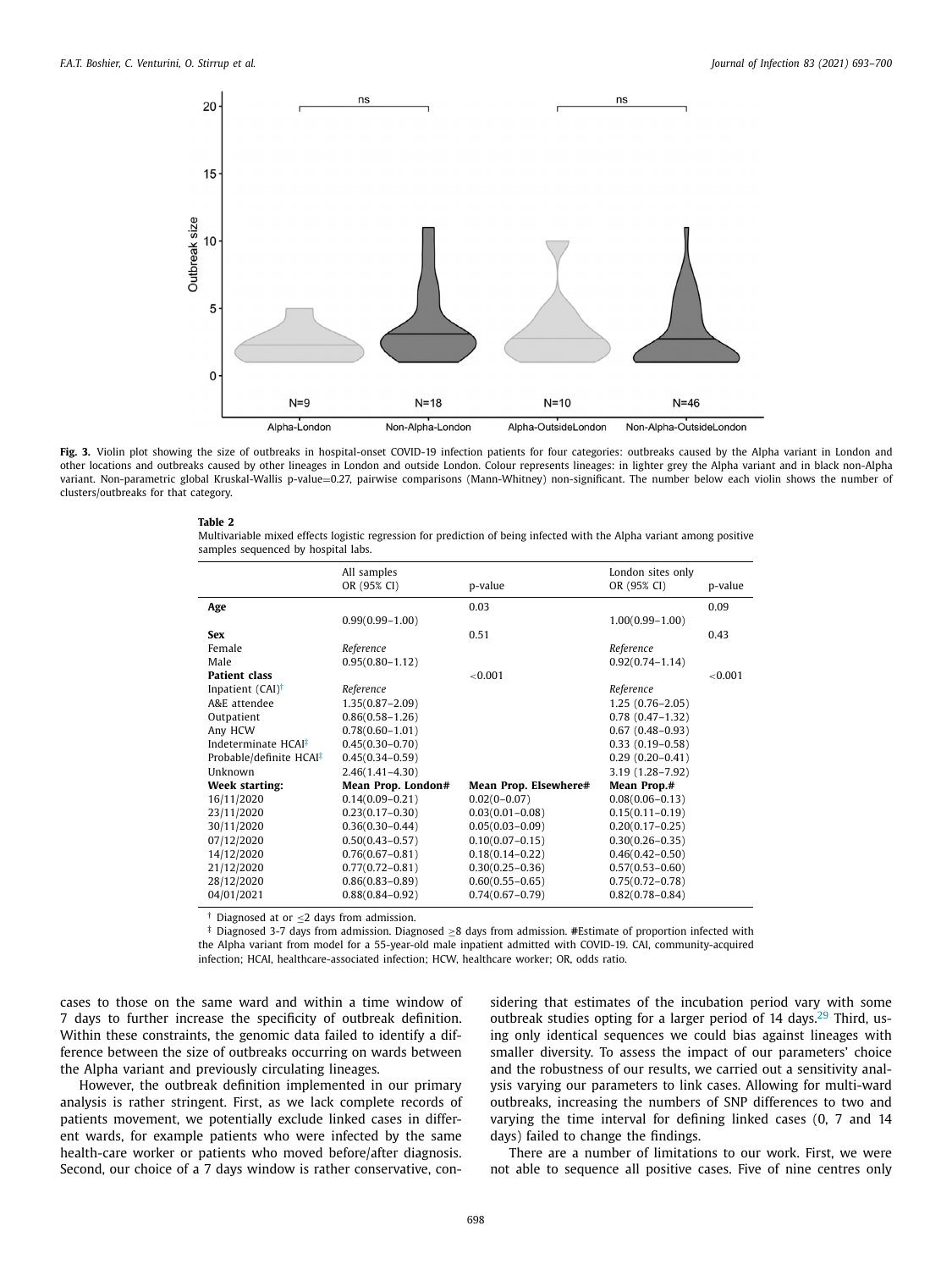<span id="page-6-0"></span>sequenced samples with PCR cycle thresholds of 32 and below i.e. higher viral loads. Notably though, sequencing of 694 cases, from three labs not using Ct thresholds with available Ct data, did not find any difference in the distribution of genotypes in samples with Ct values below and above 32 (supplementary Fig. 1). A second limitation of our work is that towards the end of the study all three trusts outside London were using a sequence reporting tool (SRT), as part of the HOCI study, $33$  rather than phylogenetic analysis alone to help determine whether cases were part of linked outbreaks. It is not known whether the SRT may have limited the extent of outbreaks as data processing and analysis for the HOCI study is still ongoing. Finally, this study was not designed to account for use of personal protective equipment (PPE), aerosol generating procedures (AGP) or ventilation which may also impact transmission.

In summary notwithstanding its greater transmissibility in the community, we find no evidence to support the Alpha variant as having caused more nosocomial transmission than previous variants. This suggests that the stringent infection prevention measures already in place in UK hospitals are similarly effective at containing the spread of SARS-CoV-2 in a healthcare setting irrespective of its transmissibility. This finding implies that ongoing nosocomial spread of SARS-CoV-2 is likely to be influenced by factors such as fixed estate, e.g. building infrastructure, beds in bays, shared facilities and ventilation, which are not readily mitigated by the existing infection prevention and control (IPC) measures. However, there is some reassurance that currently implemented IPC measures are likely to be as effective against more transmissible variants.

## **Funding**

COG-UK HOCI funded by COG-UK consortium. The COG-UK consortium is supported by funding from the Medical Research Council (MRC) part of UK Research & Innovation (UKRI), the National Institute of Health Research (NIHR) and Genome Research Limited, operating as the Wellcome Sanger Institute.

# **Acknowledgments**

This report was produced by members of the COG-UK HOCI Variant substudy consortium. COG-UK HOCI is part of COG-UK. COG-UK is supported by funding from the Medical Research Council (MRC) part of UK Research & Innovation (UKRI), the National Institute of Health Research (NIHR) and Genome Research Limited, operating as the Wellcome Sanger Institute.

### **Supplementary materials**

Supplementary material associated with this article can be found, in the online version, at [doi:10.1016/j.jinf.2021.09.022.](https://doi.org/10.1016/j.jinf.2021.09.022)

# **References**

- 1. Volz E, Mishra S, Chand M, et al. Transmission of SARS-CoV-2 Lineage B.1.1.7 in England: Insights from linking epidemiological and genetic data. *medRxiv* 2020;**2021**. doi[:10.1101/2020.12.30.20249034.](https://doi.org/10.1101/2020.12.30.20249034)
- 2. [Davies](http://refhub.elsevier.com/S0163-4453(21)00493-X/sbref0002) NG, [Abbott](http://refhub.elsevier.com/S0163-4453(21)00493-X/sbref0002) S, [Barnard](http://refhub.elsevier.com/S0163-4453(21)00493-X/sbref0002) RC, et [al.](http://refhub.elsevier.com/S0163-4453(21)00493-X/sbref0002) Estimated [transmissibility](http://refhub.elsevier.com/S0163-4453(21)00493-X/sbref0002) and impact of SARS-CoV-2 lineage B.1.1.7 in England. *Science* 2021;**9372**(6538):3055.
- 3. O'Toole Á, Hill V, Pybus OG, Watts A, Bogoch II, Khan K, et al. **Tracking the international spread of SARS-CoV-2 lineages B.1.1.7 and B.1.351/501Y-V2 with grinch [Internet]. Wellcome Open Research; 2021 [cited 2021 Oct 21]. Available from:**  $\langle 13:\text{bold}\rangle$  <https://wellcomeopenresearch.org/articles/6-121> $\langle/13:\text{bold}\rangle$
- 4. . Lineage-specific growth of SARS-CoV-2 B.1.1.7 during the English na-tional lockdown SARS-CoV-2 coronavirus /nCoV-2019 Genomic Epidemiology. *Virological* 2020. published online Dec 30 https://virological.org/t/ lineage-specific-growth-of-sars-cov-2-b-1-1-7-during-the-english-national-lockdown? 575 (accessed Feb 8, 2021).
- 5. Public Health England. Confirmed cases of COVID-19 variants identified in UK. GOV.UK. Available at: https://www.gov.uk/government/news/<br>confirmed-cases-of-covid-19-variants-identified-in-uk (accessed lune 29 [confirmed-cases-of-covid-19-variants-identified-in-uk](https://www.gov.uk/government/news/confirmed-cases-of-covid-19-variants-identified-in-uk) (accessed June 29, 2021).
- 6. Scientific Advisory Group for Emergencies. SPI-M-O: Consensus statement on COVID-19, 3 June 2021. GOV.UK. Available at: https://www.gov.uk/government/ [publications/spi-m-o-consensus-statement-on-covid-19-3-june-2021](https://www.gov.uk/government/publications/spi-m-o-consensus-statement-on-covid-19-3-june-2021) (accessed June 29, 2021).
- 7. [Kemp](http://refhub.elsevier.com/S0163-4453(21)00493-X/sbref0007) SA, [Collier](http://refhub.elsevier.com/S0163-4453(21)00493-X/sbref0007) DA, [Datir](http://refhub.elsevier.com/S0163-4453(21)00493-X/sbref0007) RP, et [al.](http://refhub.elsevier.com/S0163-4453(21)00493-X/sbref0007) SARS-CoV-2 evolution during treatment of chronic infection. *Nature* 2021;**592**[\(7853\):277–82.](http://refhub.elsevier.com/S0163-4453(21)00493-X/sbref0007)
- 8. [Wise](http://refhub.elsevier.com/S0163-4453(21)00493-X/sbref0008) J. Covid-19: New [coronavirus](http://refhub.elsevier.com/S0163-4453(21)00493-X/sbref0008) variant is identified in UK. *BMJ* 2020;**371**:m4857.
- 9. [Starr](http://refhub.elsevier.com/S0163-4453(21)00493-X/sbref0009) TN, [Greaney](http://refhub.elsevier.com/S0163-4453(21)00493-X/sbref0009) AJ, [Dingens](http://refhub.elsevier.com/S0163-4453(21)00493-X/sbref0009) AS, [Bloom](http://refhub.elsevier.com/S0163-4453(21)00493-X/sbref0009) JD. Complete map of [SARS-CoV-2](http://refhub.elsevier.com/S0163-4453(21)00493-X/sbref0009) RBD mutations that escape the monoclonal antibody LY-CoV555 and its cocktail with LY-CoV016. *Cell Rep Med* 2021;**2**:100255.
- 10. [Zhang](http://refhub.elsevier.com/S0163-4453(21)00493-X/sbref0010) W, [Davis](http://refhub.elsevier.com/S0163-4453(21)00493-X/sbref0010) BD, [Chen](http://refhub.elsevier.com/S0163-4453(21)00493-X/sbref0010) SS, Sincuir [Martinez](http://refhub.elsevier.com/S0163-4453(21)00493-X/sbref0010) JM, [Plummer](http://refhub.elsevier.com/S0163-4453(21)00493-X/sbref0010) JT, [Vail](http://refhub.elsevier.com/S0163-4453(21)00493-X/sbref0010) E. Emergence of a novel [SARS-CoV-2](http://refhub.elsevier.com/S0163-4453(21)00493-X/sbref0010) variant in Southern California. *JAMA* 2021;**325**:1324.
- 11. [Rickman](http://refhub.elsevier.com/S0163-4453(21)00493-X/sbref0011) HM, [Rampling](http://refhub.elsevier.com/S0163-4453(21)00493-X/sbref0011) T, [Shaw](http://refhub.elsevier.com/S0163-4453(21)00493-X/sbref0011) K, et [al.](http://refhub.elsevier.com/S0163-4453(21)00493-X/sbref0011) Nosocomial transmission of Coronavirus Disease 2019: a retrospective study of 66 [hospital-acquired](http://refhub.elsevier.com/S0163-4453(21)00493-X/sbref0011) cases in a London teaching hospital. *Clin Infect Dis* 2021;**72**:690–3.
- 12. [Wang](http://refhub.elsevier.com/S0163-4453(21)00493-X/sbref0012) D, [Hu](http://refhub.elsevier.com/S0163-4453(21)00493-X/sbref0012) B, [Hu](http://refhub.elsevier.com/S0163-4453(21)00493-X/sbref0012) C, et [al.](http://refhub.elsevier.com/S0163-4453(21)00493-X/sbref0012) Clinical characteristics of 138 hospitalized patients with 2019 novel [Coronavirus–infected](http://refhub.elsevier.com/S0163-4453(21)00493-X/sbref0012) pneumonia in Wuhan, China. *JAMA* 2020;**323**:1061–9.
- 13. Bhattacharya A., Collin S.M., Stimson J., et al. Healthcare-associated COVID-19 in England: a national data linkage study. Infect Dis (except HIV/AIDS), 2021 DOI:10.1101/2021.02.16.21251625.
- 14. [Meredith](http://refhub.elsevier.com/S0163-4453(21)00493-X/sbref0014) LW, [Hamilton](http://refhub.elsevier.com/S0163-4453(21)00493-X/sbref0014) WL, [Warne](http://refhub.elsevier.com/S0163-4453(21)00493-X/sbref0014) B, et [al.](http://refhub.elsevier.com/S0163-4453(21)00493-X/sbref0014) Rapid [implementation](http://refhub.elsevier.com/S0163-4453(21)00493-X/sbref0014) of SARS– CoV-2 sequencing to investigate cases of health-care associated COVID-19: a prospective genomic surveillance study. *Lancet Infect Dis* 2020;**20**:1263–71.
- 15. [Oliver](http://refhub.elsevier.com/S0163-4453(21)00493-X/sbref0015) ODD. Could we do better on hospital [acquired](http://refhub.elsevier.com/S0163-4453(21)00493-X/sbref0015) covid-19 in a future wave? *BMJ* 2021;**372**:n70.
- 16. Duverger C, Souyri V, Monteil C, et al. Controlling healthcare-associated transmission of SARS-CoV-2 variant of concern 202012/01 in a large hospital network. *J Hosp Infect* 2021;**0**. doi[:10.1016/j.jhin.2021.04.031.](https://doi.org/10.1016/j.jhin.2021.04.031)
- 17. [Stirrup](http://refhub.elsevier.com/S0163-4453(21)00493-X/sbref0017) OT, [Boshier](http://refhub.elsevier.com/S0163-4453(21)00493-X/sbref0017) FAT, [Venturini](http://refhub.elsevier.com/S0163-4453(21)00493-X/sbref0017) C, et [al.](http://refhub.elsevier.com/S0163-4453(21)00493-X/sbref0017) SARS-CoV-2 lineage B.1.1.7 is associated with greater disease severity among hospitalised women but not men. *BMJ Open Respir Res* 2021;**8**[\(1\):e001029.](http://refhub.elsevier.com/S0163-4453(21)00493-X/sbref0017)
- )<br>18. Agency. COVID-19: epidemiological defini-<br>19. december definition definition definition tions of outbreaks and clusters. GOV.UK. Published the 2020. Available at:  $\frac{h}{h}$  https://www.gov.uk/government/nu 2020. Available at: https://www.gov.uk/government/publications/ [covid-19-epidemiological-definitions-of-outbreaks-and-clusters](https://www.gov.uk/government/publications/covid-19-epidemiological-definitions-of-outbreaks-and-clusters) (accessed
- Feb 9, 2021).<br>19. COVID-19 19. COVID-19 Genomics UK Consortium. COVID-19 ARTIC v3 Illumina library construction and sequencing protocol (published Nov 4, 2020). Available at: https://www.protocols.io/view/ [covid-19-artic-v3-illumina-library-construction-an-bibtkann](https://www.protocols.io/view/covid-19-artic-v3-illumina-library-construction-an-bibtkann)
- 20. O'Toole Á, Scher E, Underwood A, Jackson B, Hill V, McCrone JT, et al. **Assignment of epidemiological lineages in an emerging pandemic using the pangolin tool. Virus Evolution [Internet]. 2021 Oct 1 [cited 2021 Oct 21];7(2). Available from:**  $\langle 13: \text{bold} \rangle$  <https://doi.org/10.1093/ve/veab064> $\langle 13: \text{bold} \rangle$
- 21. COG-UK Consortium. Public data & analysis (2021). Available at: https://www. [cogconsortium.uk/tools-analysis/public-data-analysis-2/](https://www.cogconsortium.uk/tools-analysis/public-data-analysis-2/)
- 22. [Bates](http://refhub.elsevier.com/S0163-4453(21)00493-X/sbref0022) D, [Mächler](http://refhub.elsevier.com/S0163-4453(21)00493-X/sbref0022) M, [Bolker](http://refhub.elsevier.com/S0163-4453(21)00493-X/sbref0022) B, [Walker](http://refhub.elsevier.com/S0163-4453(21)00493-X/sbref0022) S. Fitting linear [mixed-effects](http://refhub.elsevier.com/S0163-4453(21)00493-X/sbref0022) models using lme4. *J Stat Softw* 2015;**67**:1–48.
- 23. [Paradis](http://refhub.elsevier.com/S0163-4453(21)00493-X/sbref0023) E, [Schliep](http://refhub.elsevier.com/S0163-4453(21)00493-X/sbref0023) K. ape 5.0: an environment for modern phylogenetics and evolutionary analyses in R. *[Bioinformatics](http://refhub.elsevier.com/S0163-4453(21)00493-X/sbref0023)* 2019;**35**:526–8.
- 24. Long JA, Jtools: Analysis and presentation of social scientific data. R package version 2.1.0. Available at: <https://jtools.jacob-long.com/> (accessed June 16, 2021).
- 25. Mangiafico, S.S. Summary and Analysis of Extension Program Evaluation in R, version 1.18.8., 2016 rcompanion.org/handbook/. (Pdf version: rcompan[ion.org/documents/RHandbookProgramEvaluation.pdf.\)](http://refhub.elsevier.com/S0163-4453(21)00493-X/sbref0026)
- 26. [Wickham](http://refhub.elsevier.com/S0163-4453(21)00493-X/sbref0026) H, [Averick](http://refhub.elsevier.com/S0163-4453(21)00493-X/sbref0026) M, [Bryan](http://refhub.elsevier.com/S0163-4453(21)00493-X/sbref0026) J, et [al.](http://refhub.elsevier.com/S0163-4453(21)00493-X/sbref0026) Welcome to the Tidyverse. *J Open Source Softw* 2019;**4**:1686.
- 27. Di [Giallonardo](http://refhub.elsevier.com/S0163-4453(21)00493-X/sbref0027) F, [Puglia](http://refhub.elsevier.com/S0163-4453(21)00493-X/sbref0027) I, [Curini](http://refhub.elsevier.com/S0163-4453(21)00493-X/sbref0027) V, et [al.](http://refhub.elsevier.com/S0163-4453(21)00493-X/sbref0027) Emergence and spread of [SARS-CoV-2](http://refhub.elsevier.com/S0163-4453(21)00493-X/sbref0027) Lineages B.1.1.7 and P.1 in Italy. *Viruses* 2021;**13**:794.
- 28. Jackson B, Rambaut A, Pybus OG, et al. Recombinant SARS-CoV-2 genomes involving lineage B.1.1.7 in the UK - SARS-CoV-2 coronavirus /SARS-CoV-2 molecular evolution. *Virological* 2021. published online March 17 https://virological.org/ [t/recombinant-sars-cov-2-genomes-involving-lineage-b-1-1-7-in-the-uk/658](https://virological.org/t/recombinant-sars-cov-2-genomes-involving-lineage-b-1-1-7-in-the-uk/658) (accessed May 11, 2021).
- 29. Snell LB, Fisher CL, Taj U, et al. Combined epidemiological and genomic analysis of nosocomial SARS-CoV-2 transmission identifies community social distancing as the dominant intervention reducing outbreaks. *medRxiv* 2020;**2020**. https: [//doi.org/10.1101/2020.11.17.20232827.](https://doi.org/10.1101/2020.11.17.20232827)
- 30. [Wiersinga](http://refhub.elsevier.com/S0163-4453(21)00493-X/sbref0030) WJ, [Rhodes](http://refhub.elsevier.com/S0163-4453(21)00493-X/sbref0030) A, [Cheng](http://refhub.elsevier.com/S0163-4453(21)00493-X/sbref0030) AC, [Peacock](http://refhub.elsevier.com/S0163-4453(21)00493-X/sbref0030) SJ, [Pathophysiology](http://refhub.elsevier.com/S0163-4453(21)00493-X/sbref0030) PHC. Transmission, diagnosis, and treatment of Coronavirus disease 2019 (COVID-19): a review. *JAMA* 2020;**324**:782–93.
- 31. Evans S, Agnew E, Vynnycky E, et al. The impact of testing and infection prevention and control strategies on within-hospital transmission dynamics of COVID-19 in English hospitals. *Philos. Trans. R. Soc. B Biol. Sci.* 2021;**376**(1829):20200268. https://royalsocietypublishing.org/doi/full/ 10.1098/rstb.2020.0268 [\(accessed June 25. doi:10.1098/rstb.2020.0268.](https://royalsocietypublishing.org/doi/full/10.1098/rstb.2020.0268)

32. [McKeigue](http://refhub.elsevier.com/S0163-4453(21)00493-X/sbref0032) PM, [McAllister](http://refhub.elsevier.com/S0163-4453(21)00493-X/sbref0032) DA, [Caldwell](http://refhub.elsevier.com/S0163-4453(21)00493-X/sbref0032) D, et [al.](http://refhub.elsevier.com/S0163-4453(21)00493-X/sbref0032) **Relation of severe COVID-19 in Scotland to [transmission-related](http://refhub.elsevier.com/S0163-4453(21)00493-X/sbref0032) factors and risk conditions eligi-**